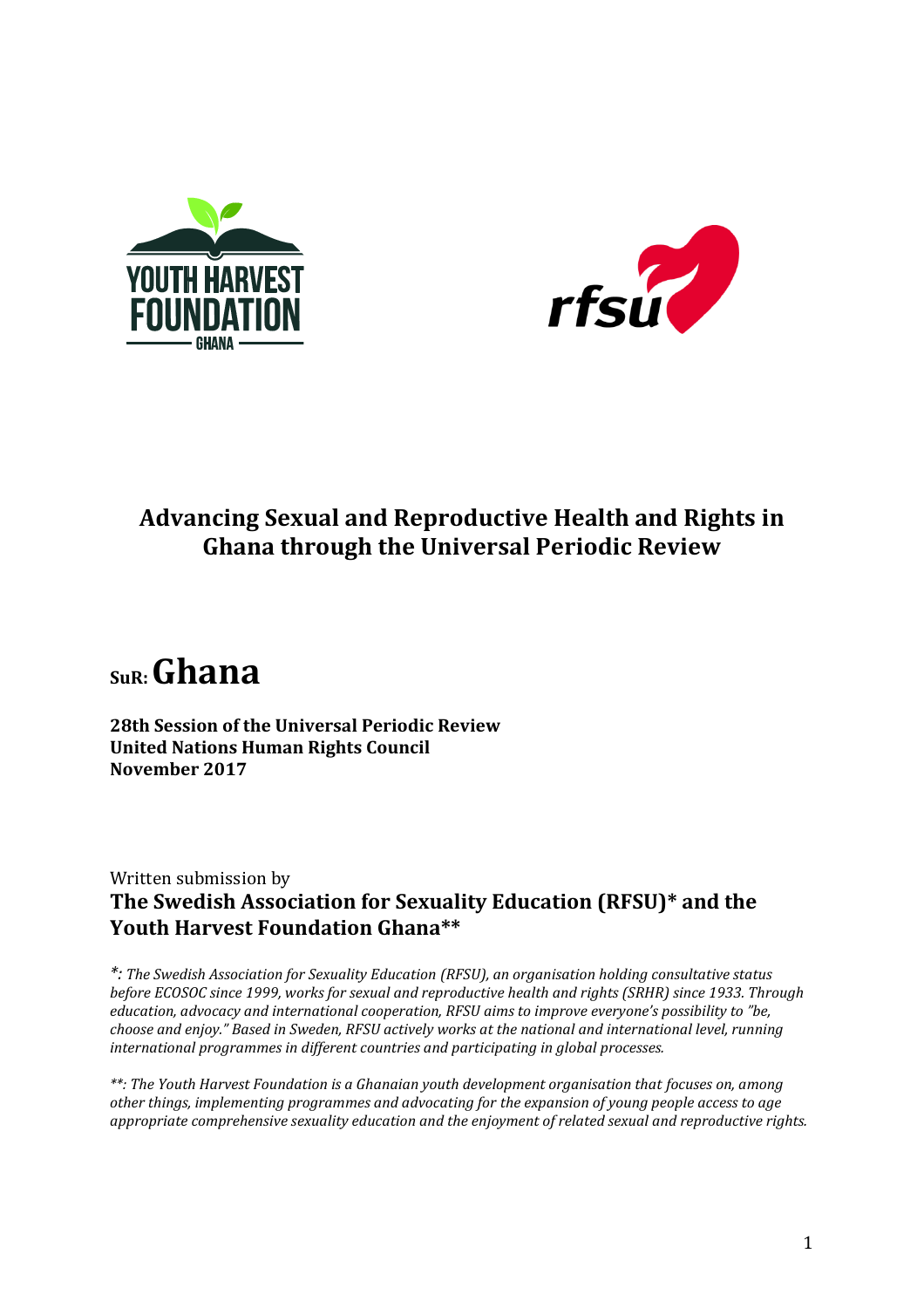#### **I. Summary**

1. Ghana has endorsed international commitments towards ensuring everyone's right to sexual and reproductive health, as well as adopted several legislative and administrative measures to implement such commitments. In this vein, Ghana has collaborated with international organisations and civil society around punctual policies. However, effective policy implementation should be regarded as the major challenge for an improved human rights performance, in particular in the field of Sexual and Reproductive Health and Rights (SRHR).

2. In particular, the persistence of entrenched social, traditional and religious conceptions and practices around gender and sexuality has proven to curb the potential impact of Governmental policies on sexual and reproductive health, and acts as a political deterrent for the adoption of new and more comprehensive policies in this regard.

3. In most cases, this policy deficit concentrates its effects on already vulnerable groups, namely women and girls, people living in poverty, in rural areas and those belonging to minorities.

*Key words: Abortion, Comprehensive Sexuality Education, Sexual Orientation and Gender Identity, Violence and Discrimination Against Women, Harmful Traditional Practices, Sexual and Reproductive Health and Rights.*

#### **II. International commitments and previous reviews**

4. Ghana has ratified all major international human rights conventions, except for the Convention for the Protection of All Persons from Enforced Disappearance and Optional Protocols to the International Covenant on Civil and Political Rights (CCPR) and the Convention on the Rights of the Child on the sale of children, child prostitution and child pornography. Despite having a good ratification record, Ghana's reporting status and alignment of national law and policies with treaty bodies' developments can be improved, particularly in the field of Economic, Social and Cultural Rights.

5. Ghana has also expressed commitment to the Programme of Action of the International Conference on Population and Development (ICPD), the Beijing Platform for Action and the Sustainable Development Goals (SDG). The country has also been active in giving and receiving recommendations during the Universal Periodic Review cycles. Yet, the country still faces major challenges in implementing international commitments related to Sexual and Reproductive Health and Rights (SRHR), particularly concerning women and girls, young people and those belonging to vulnerable groups.

6. According to its official position, Ghana has taken legislative and administrative steps towards recognition, protection and fulfillment of everyone's right to sexual and reproductive health. Yet, there is still a need for more resolute political will and action to effectively implement those rights. In particular, efforts to overcome the persistence of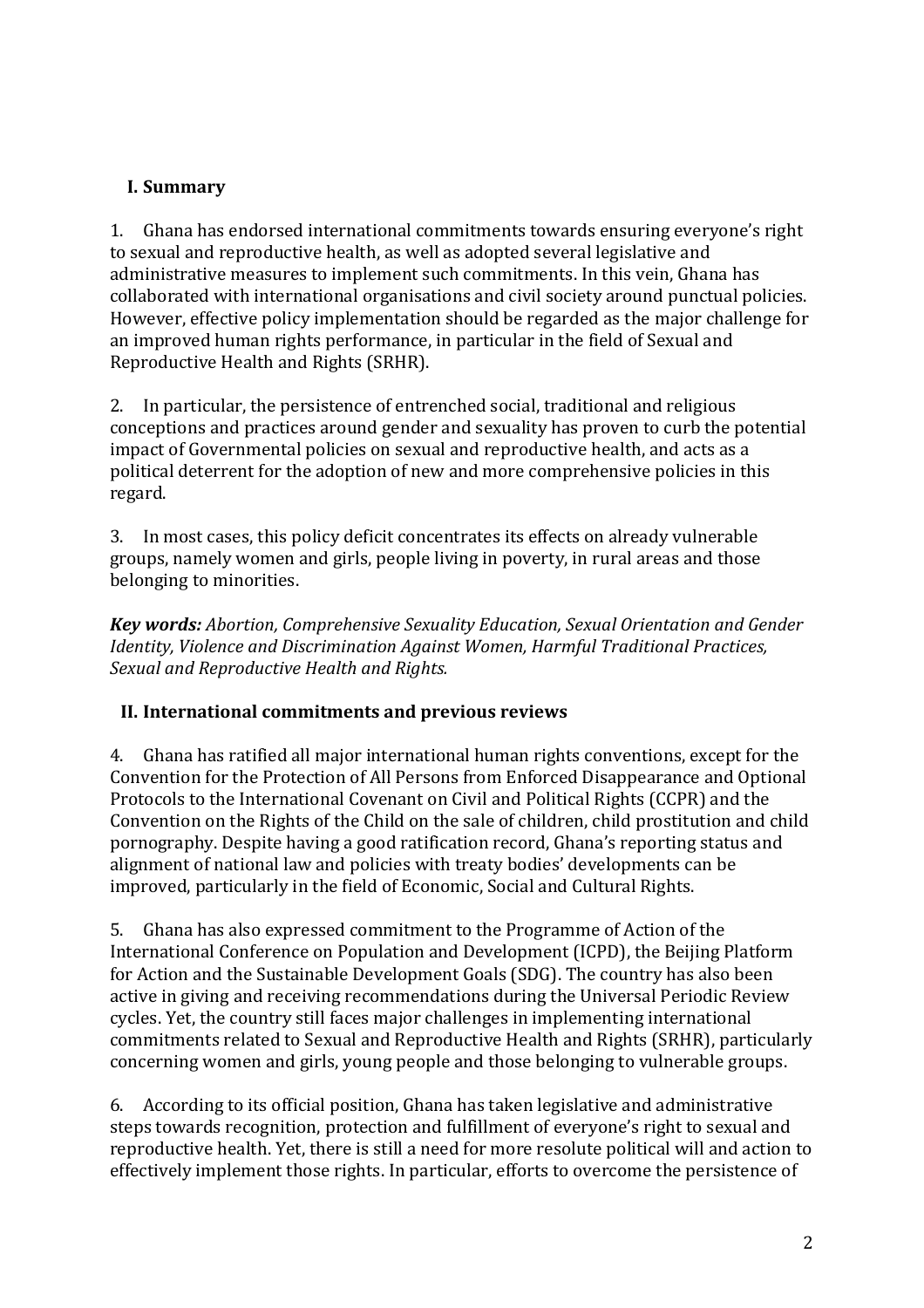harmful customary conceptions, practices and stereotypes about women, gender roles and sexuality are urgently required for Ghana to comply with its international human rights commitments.

#### **III. Violence, discrimination and harmful traditional practices**

7. During its latest UPR, Ghana received and accepted 30+ recommendations calling for more resolute action against sexual, domestic and gender-based violence, against discrimination against women, and towards eradication of harmful traditional practices (such as child marriage, slavery, and female genital mutilation). Treaty Monitoring Bodies have also assessed the performance of the state in this regard1.

8. Ghanaian domestic law criminalises sexual, domestic and gender-based violence through different instruments. Some National Action Plans, administrative bodies and instruments have also been adopted<sup>2</sup>. However, current legislation and policies are deemed insufficient<sup>3</sup> and the persistence of discrimination, rape, sexual harassment at school, the workplace and the public sphere, early and forced marriages, domestic violence and female genital mutilation, as well as impunity on this regard, is still one of the major challenges to overcome, together with unwillingness to report and prosecute these cases<sup>4</sup>.

#### 9. *Recommendation:*

- Ghana must ensure the effective implementation of national legislation aimed to eradicate all forms of violence and discrimination against women (such as the Domestic Violence Act and the legal prohibition of early and forced marriage and the practice of *trokosi*, etc.); by committing to report such crimes, by fighting impunity in reported cases, as well as by strengthening knowledge and resources and promoting attitudinal change among judges, prosecutors, lawyers, police, health care providers and social service institutions, religious and traditional leaders and communities.
- Ghana must ensure that victims of any kind of harmful practices, discrimination or violence against women, despite their location, marital status or socioeconomic conditions, are entrusted to report any violation of her rights to the authorities by, inter alia, granting them full access to justice and integral reparation, including medical and legal assistance, economic and psychological support, shelter as required, counselling and rehabilitation, etc.

#### **IV. Access to safe abortion**

10. Ghanaian law prohibits abortion, except in exceptional cases, namely: rape, incest, risk to the life of the woman or likely injury to her mental or physical health, as well as in cases of risks or serious abnormality or disease with the foetus. It should be remarked

 $\overline{a}$ <sup>1</sup> See, CEDAW. Concluding observations on the combined sixth and seventh periodic reports of Ghana. CEDAW/C/GHA/CO/6-7. 2014.

<sup>2</sup> Ghana. National report submitted in accordance with paragraph 5 of the annex to Human Rights Council resolution 16/21. A/HRC/WG.6/14/GHA/1. Para. 15, 18, 41, 43, 52, 60, 74, 75, 78, i.a. <sup>3</sup> CEDAW. Cit. Para. 10-14, i.a.

<sup>4</sup> CEDAW. Cit.; United Nations. The World's Women 2015: Trends and Statistics. New York. UN Department of Economic and Social Affairs. Statistics Division. Sales No. E.15.XVII.8.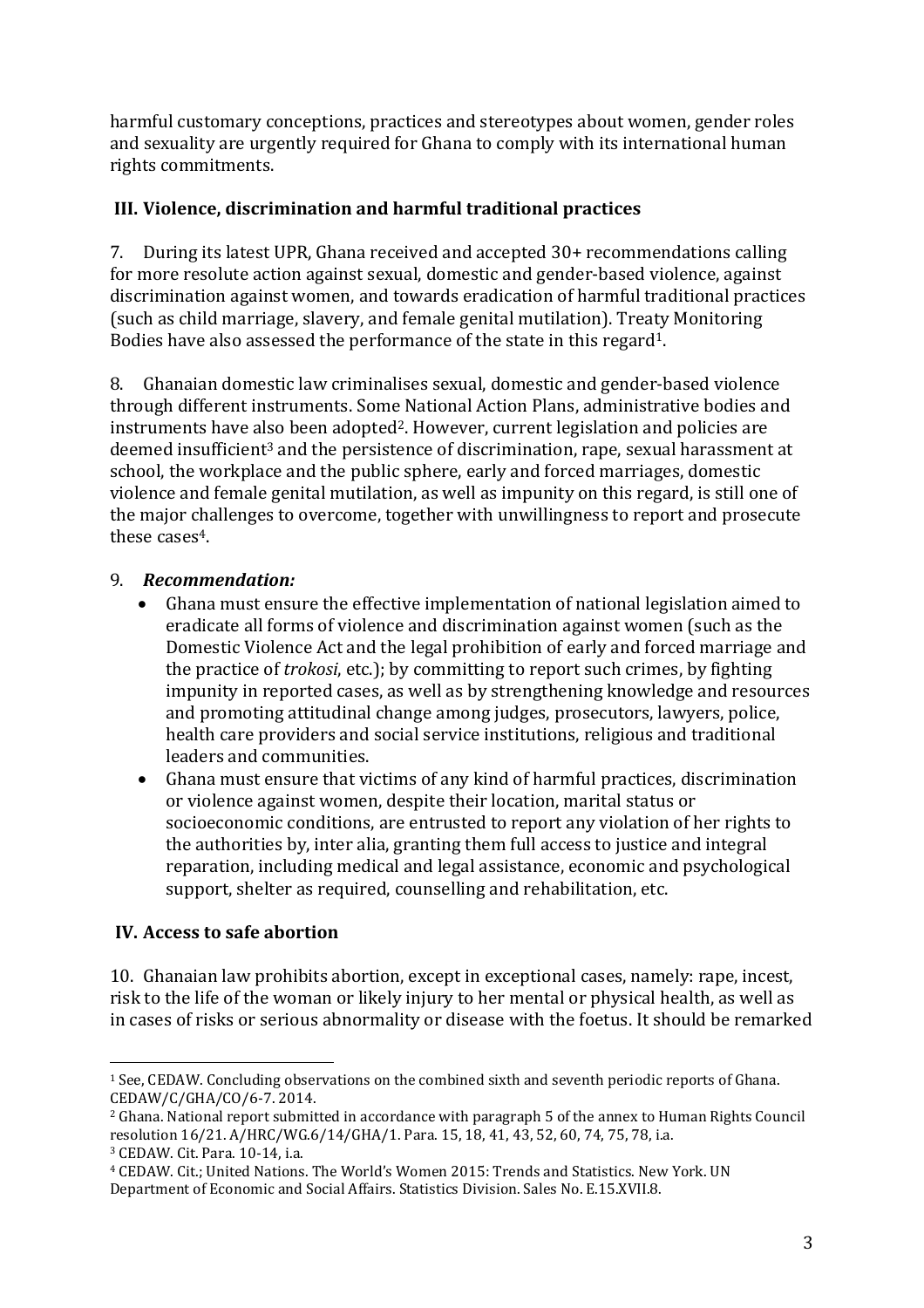that socioeconomic reasons or abortion on demand are not decriminalised in the country5. When legal, abortions can only be performed by a doctor or a midwife in a registered health-care facility, which raises concerns about the availability of such service, particularly in rural areas.

11. Despite exceptional decriminalisation, most of the abortions performed in Ghana are still unsafe, representing the second highest cases of maternal mortality and one of the main causes of long-term maternal morbidity in the country<sup>6</sup>. Remaining legal restrictions, lack of accessibility and affordability, lack of access to information and contraception, increasing rates of unwanted/untimed pregnancies, together with stigma and social rejection of premarital sexual activity, among others, have been identified as major causes of unsafe abortion<sup>7</sup>. Lack of knowledge and stigma play a major role in women's reluctance to seek post-abortion care, particularly among young women8.

12. In a context characterised by ambiguous interpretation of domestic law, lack of access to family planning and stigma, it can be concluded that maintaining the criminalisation of abortion on demand lays a disproportionate burden on women, particularly women in vulnerable situations, namely the young, the poor and those living in rural areas, as appointed by Treaty Bodies<sup>9</sup>.

13. Ghana's commitment to fighting violence and discrimination against women, as well as fighting maternal mortality and morbidity as contained, i.a., in the 2030 Agenda for Sustainable Development demands to ensure women access to safe and legal abortion on demand.

#### 14. *Recommendation:*

 $\overline{a}$ 

- Ghana's Government, in association with relevant state and non-state stakeholders, must continue fighting maternal mortality and morbidity by institutionalising and implementing programmes aimed to enhance access to comprehensive and safe abortion, with special focus on the root causes leading to unsafe abortion, and taking special consideration of the most vulnerable groups and locations, as already recommended by the Committee on the Elimination of Discrimination Against Women.
- Ghana's Government must take all necessary legislative and administrative steps in order to provide effective physical and legal access to safe abortion by, inter alia, decriminalising abortion on demand, fighting discrimination and stigma, and increasing awareness and availability of family planning, abortion and postabortion information and service among public servants, health-care providers and potential users, as already recommended by the Committee on the Elimination of Discrimination Against Women.

<sup>5</sup> Ghana Criminal Code, art. 58, 67. See https://cyber.harvard.edu/population/abortion/Ghana.abo.html

<sup>6</sup> Guttmacher Institute. Abortion in Ghana. In Brief. 2010. Series No. 2; CEDAW. Cit. Para. 36.d.

<sup>7</sup> Guttmacher Institute. Abortion in Ghana. Fact Sheet. 2013.

https://www.guttmacher.org/sites/default/files/factsheet/fb-abortion-in-ghana.pdf <sup>8</sup> CEDAW. Cit. Para 32, 36, 38.

<sup>9</sup> Human Rights Committee. Concluding observations on the initial report of Ghana. CCPR/C/GHA/CO/1. 2016, para. 23. CEDAW, Cit.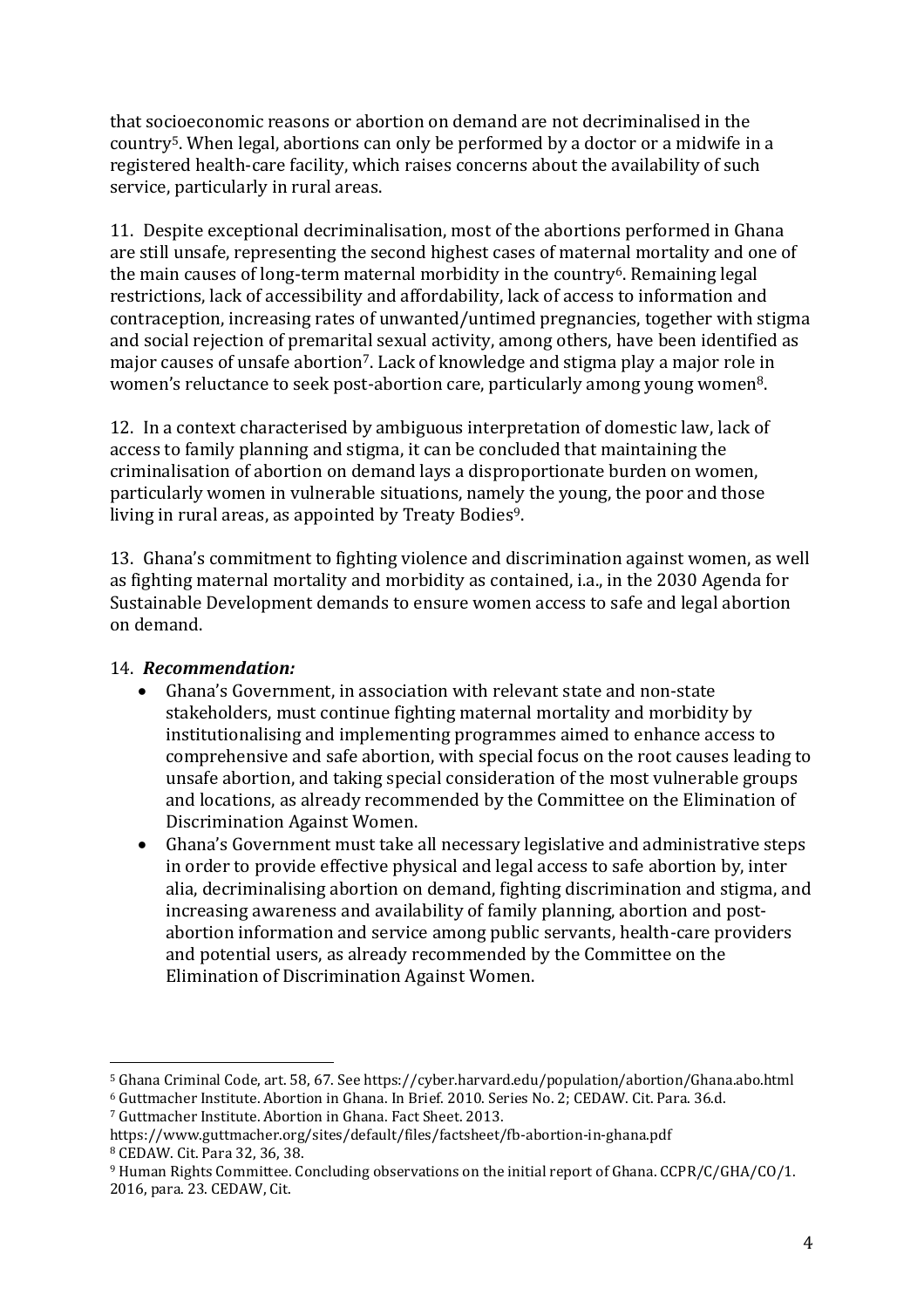#### **V. Comprehensive Sexuality Education**

15. Ghana has expressed a strong commitment towards achieving gender equality and universal access to education<sup>10</sup>, including political support to comprehensive sexuality education<sup>11</sup>. To this end, Ghana has adopted some policies on health and population, including components aimed to enhance young people's access to information on sexual relationships, fertility regulation, marriage and childbearing, sexual and reproductive health and responsible parenthood<sup>12</sup>.

16. Yet, there is no official policy for providing youth with the necessary knowledge and skills for facing serious challenges preventing them from reaching their full developmental potential, namely: teenage pregnancy and childbearing rates, girls' school drop-out due to pregnancy, teen marriage, teenage unsafe abortion, maternal mortality and harmful customary practices<sup>13</sup>.

17. Joint state and non-state efforts aiming to provide comprehensive sexuality education have addressed the current significant lack of knowledge among teachers, students, and parents14. Nevertheless, the absence of a standardised and comprehensive content for sexuality education within school curricula, together with traditional views on sexuality as a taboo, reduces the positive impact that comprehensive sexuality education could have on reaching youth's full developmental potential<sup>15</sup>.

#### 18. *Recommendation:*

- The Government must take legislative and administrative steps for integrating comprehensive sexuality education, in accordance with Unesco's technical guidance on the topic, into the national school curricula for primary and secondary education.
- The Government must take all administrative and financial measures for guaranteeing universal access to comprehensive sexuality education, including sufficient training of teachers, as well as sufficient information and knowledge to youngsters, their parents and other relevant stakeholders.
- The Government must engage with all relevant stakeholders, including traditional and religious leadership at the local level, to promote positive, nonjudgmental and evidence-based attitudes towards gender and sexuality, as a step for combatting harmful traditional practices, such as *trokosi*, child and forced marriage, female genital mutilation, etc.

<sup>12</sup> Ghana. Ghana Adolescent Reproductive Health Policy. National Population Council. 2000; Ghana. Child and Family Welfare Policy. Ministry of Gender, Children and Social protection. 2015.

[http://www.bettercarenetwork.org/sites/default/files/Child%20and%20Family%20Welfare%20Policy](http://www.bettercarenetwork.org/sites/default/files/Child%20and%20Family%20Welfare%20Policy%20-%20Ghana.pdf) [%20-%20Ghana.pdf;](http://www.bettercarenetwork.org/sites/default/files/Child%20and%20Family%20Welfare%20Policy%20-%20Ghana.pdf) Ghana. Justice for Children Policy. Ministry of Gender, Children and Social protection. 2015.<http://www.mogcsp.gov.gh/policies/Justice%20For%20Children%20Policy.pdf>

<sup>13</sup> Ghana Statistical Service. Demographic and health survey. 2014. Chapters 4-10.

 $\overline{a}$ <sup>10</sup> Ghana. Ghana – Vision 2020. Presidential Report on Coordinated Pogramme of Economic and Social Development Policies. 1995. Pag. 45-46.; Ghana. National report submitted in accordance with paragraph 5 of the annex to Human Rights Council resolution 16/21, para. 82, 85, i.a.

<sup>11</sup> See, Resolution HRC 32/19, para. 9, 14.c; HRC Secretariat. Final List of Original and Additional Co-Sponsors 32<sup>nd</sup> regular session, record on L.28/Rev.1 orally revised.

<sup>&</sup>lt;sup>14</sup> See, for instance, the programmes "The World Starts with Me", the "FLASH Programme" and "She+", implemented in association with national and international civil society.

<sup>15</sup> Ghana Statistical Service. Demographic and health survey. Cit. pag. 69, 70.; CEDAW. Cit., para. 33.